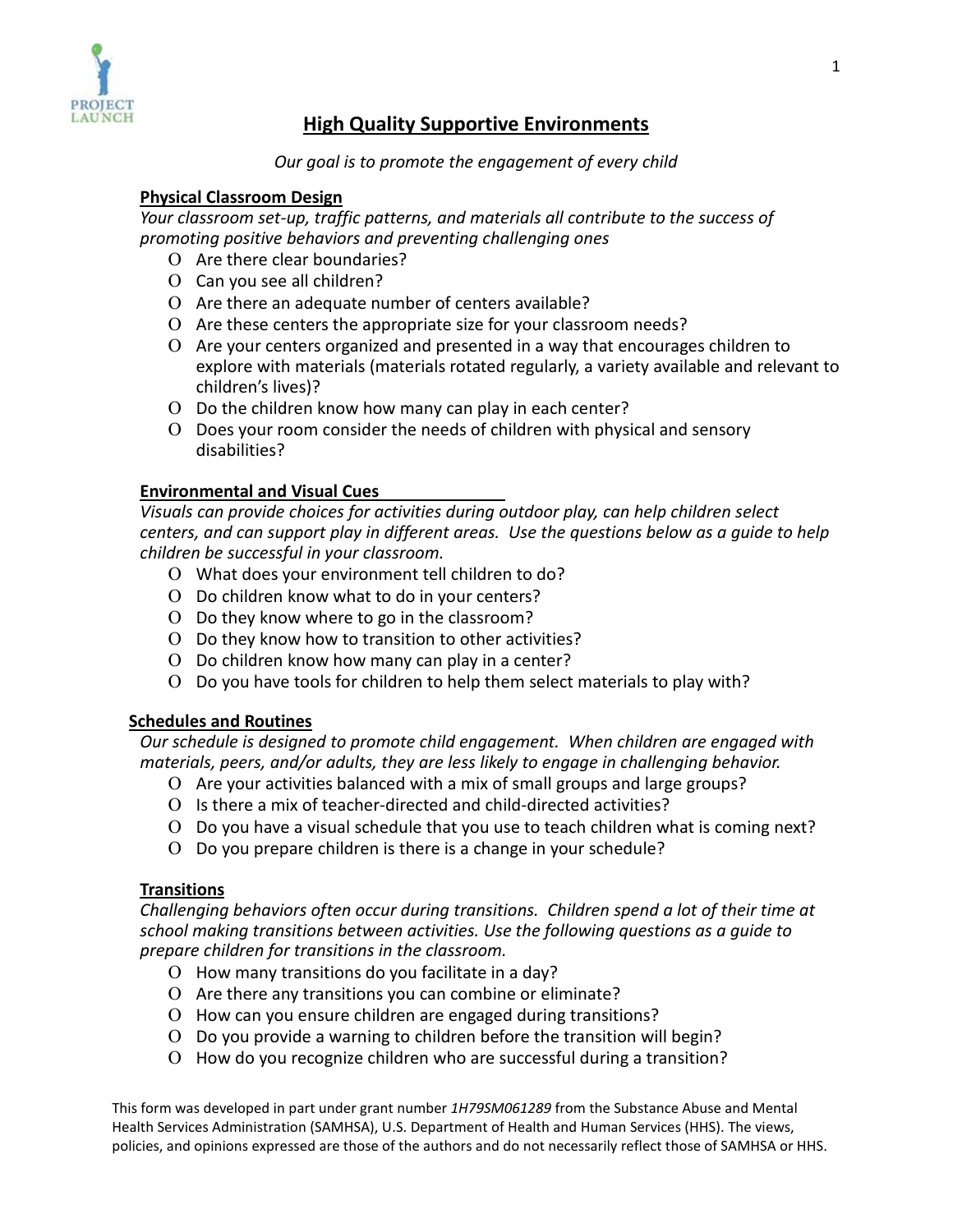- Ο Can you break up transitions so all children are not doing the same thing at the same time?
- Ο Do you teach children the expectations for transitions?

## **Promoting Engagement during Group Activities-Small and Large**

*Adults should plan both small and large group activities to promote children's engagement.*  When thinking about large group activities:

- Ο Do you have a purpose to your group?
- Ο Do you vary your activities during large group?
- Ο Do you take time to teach children social skills during your large group?
- Ο Do all children have opportunities to be involved in the group?
- Ο Do you recognize when children are successful during group times?
- Ο Are you engaging and interesting when you are doing your groups?

When thinking about small group activities:

- Ο Do you give children the opportunity to use peers as models?
- Ο Do you plan your group so that children are engaged and it is meaningful to the child?
- Ο Do you give positive specific feedback to children who are showing you appropriate behavior?

## **Rules and Expectations**

*Preschool children have high rates of not following teacher directions. This could be the way teachers give directions (Directions that are stated negatively: "Why haven't you picked up the toys?" or stated as questions: "Can you go wash your hands?"). They can confuse children. The questions below can help you create rules and expectations.*

- Ο Are your rules short in length? Minimize the number of rules(3-6)
- Ο Were you able to create them with children if possible?
- Ο Do you give children lots of time to practice?
- Ο Are you clear about what you want the child to do?
- Ο Do you keep them positive (avoid words like "no" and "don't" as much as possible)?
- Ο Do you reinforce positive behavior?
- Ο If there is a change in your schedule, do you prepare children ahead of time?

#### **Ongoing Monitoring and Positive Attention**

*This is the idea of "catching children being good." Some teachers use the loss of activities or rewards to motivate children. This is not appropriate for younger children. They are more applicable and appropriate for students who have learned social rules and the consequences of rule violations. The questions below can help guide you in monitoring your own behavior to make sure you are spending more time using positive, descriptive language.*

- Ο Do you remember to use nonverbal forms of positive feedback and encouragement (Hi-Five's for example)
- Ο Do you individualize use of positive feedback and encouragement based on children's needs and preferences?

This form was developed in part under grant number *1H79SM061289* from the Substance Abuse and Mental Health Services Administration (SAMHSA), U.S. Department of Health and Human Services (HHS). The views, policies, and opinions expressed are those of the authors and do not necessarily reflect those of SAMHSA or HHS.